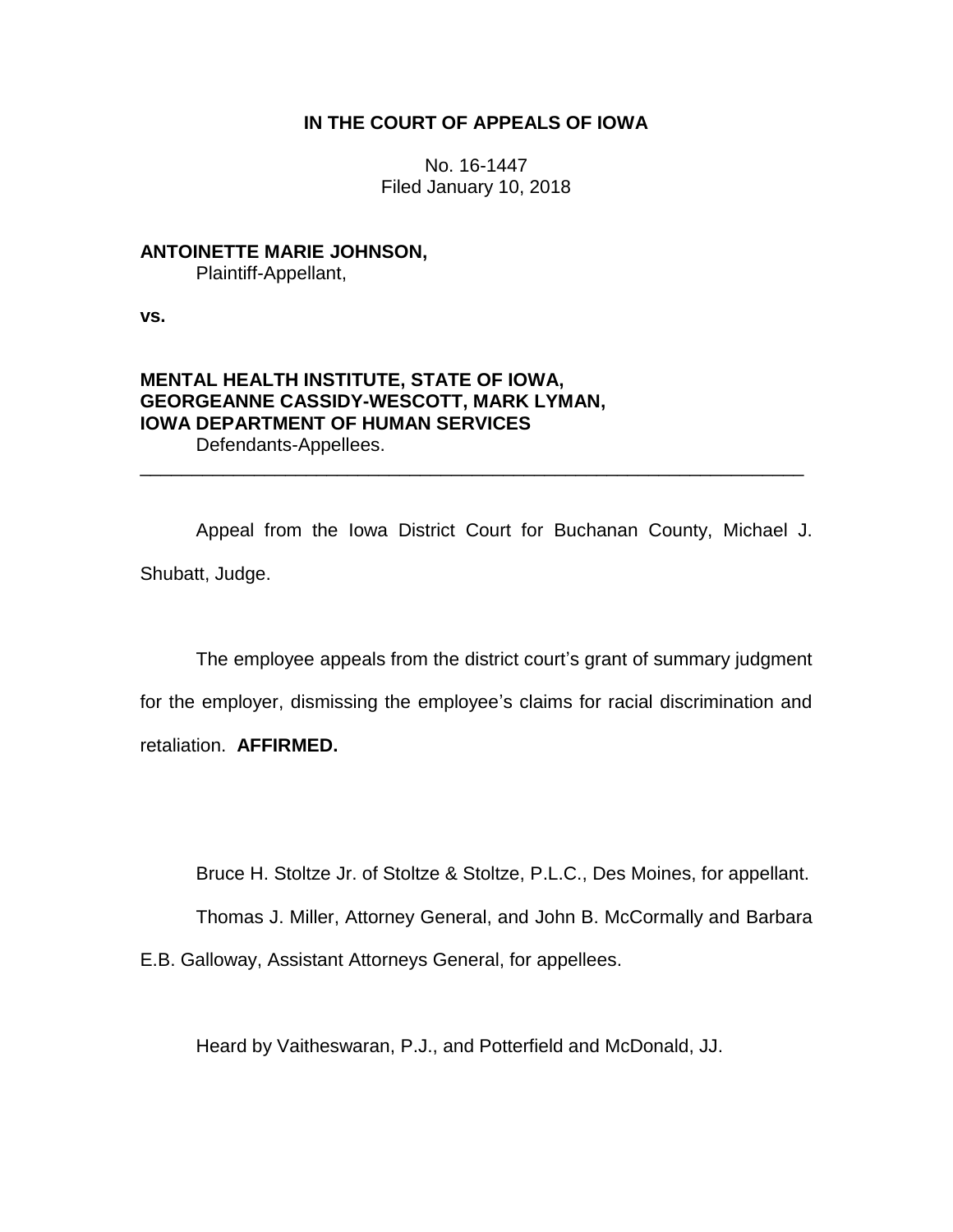#### **POTTERFIELD, Judge.**

 $\overline{a}$ 

Antoinette Johnson filed a cause of action against her former employer, the Mental Health Institute,<sup>1</sup> claiming racial discrimination and retaliatory discharge.<sup>2</sup> MHI filed a motion for summary judgment and, following a hearing, the district court granted it—dismissing both of Johnson's claims.

On appeal, Johnson maintains the district court erred in its determination that she could not establish a prima facie case for discrimination because she could not prove she was performing her work satisfactorily at the time she was fired. Regarding her claim for retaliation, Johnson maintains the district court erred when it ruled she could not prove a causal connection between her complaints about being discriminated against and harassed and MHI's decision to fire her. In the alternative, the district court found that even if Johnson could prove both of her

<sup>&</sup>lt;sup>1</sup> The Mental Health Institute (MHI) is a mental-health facility operated by the State of Iowa and the Iowa Department of Human Services (DHS). Johnson's claim against MHI also listed the State and DHS, as well as two other employees of MHI who supervised Johnson. We refer to the group of defendants as MHI throughout.

<sup>2</sup>Both parties agree that Johnson's original claim also alleged a hostile work environment. In the employer's appellate brief, they urge us to find the hostile work environment claim is time barred by Iowa Code section 216.5(13) (2015), even though "[t]he District Court did not rule on the issue." In her reply brief, Johnson responds with an argument that the statute of limitations does not apply.

But in the district court's ruling, the court stated, "At the outset of the hearing on the motion for summary judgment, Johnson's counsel agreed that the hostile work environment claim is untimely and should be dismissed. The remaining issue is whether Defendants are entitled to judgment as a matter of law on the claims of racial discrimination and retaliation." Additionally, in Johnson's filed "brief in support of resistance to motion for summary judgment, she "agree[s], that her Hostile Work Environment claim is barred by the statute of limitations."

We note that we have no record of the hearing, as it was unreported. In spite of the parties' apparent confusion about the status of the hostile-work-environment claim, we take as final the district court's word on the issue that Johnson conceded it was untimely at the hearing on the motion. In doing so, we note that neither party filed a posttrial motion challenging the court's statement.

Thus, we only consider Johnson's arguments as they apply to her claims for racial discrimination and retaliatory discharge.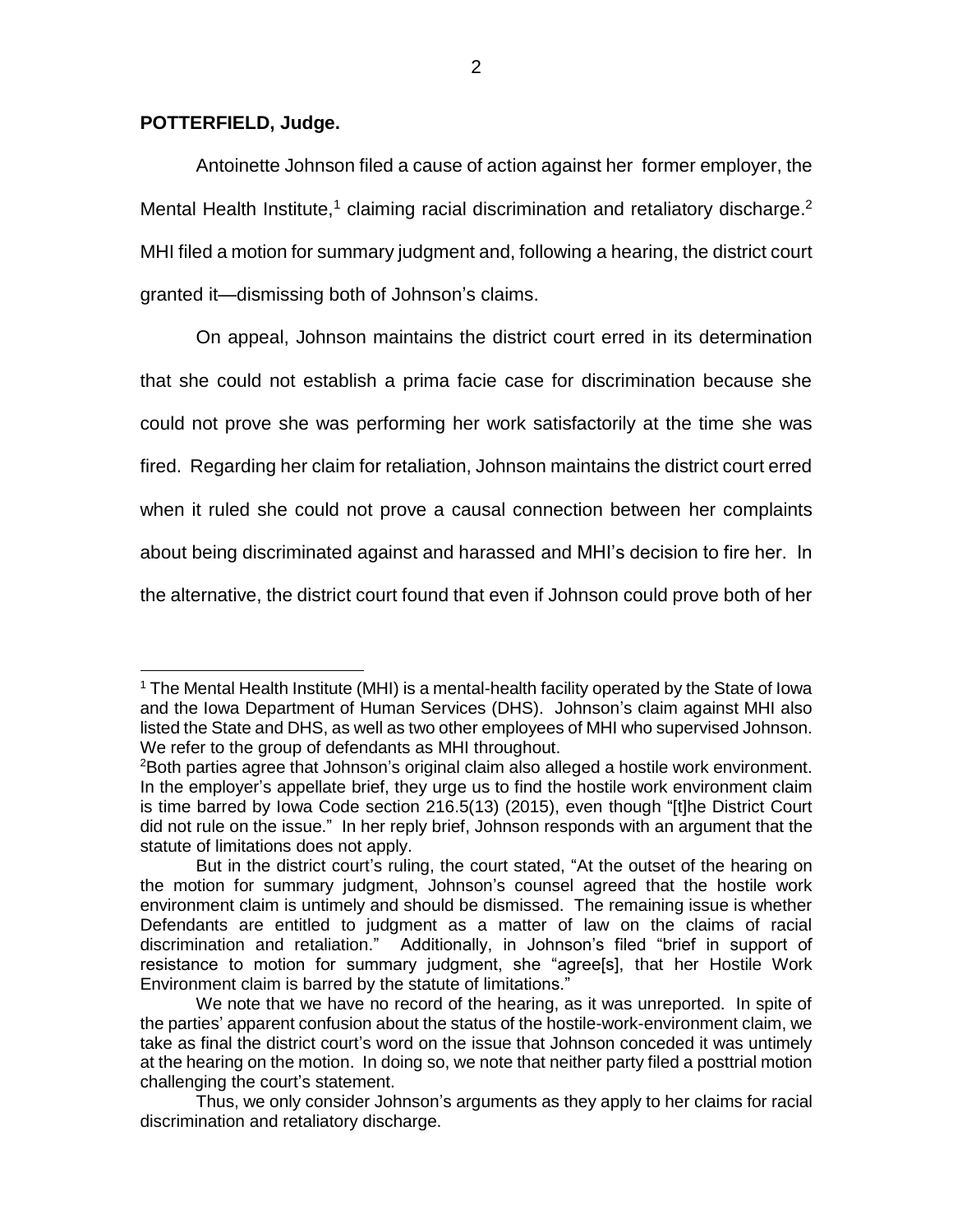prima facie cases, her claims still failed because she was unable to establish that MHI's stated non-discriminatory and non-retaliatory reasons for firing her were merely pretext; Johnson maintains this was in error. $3$ 

## **I. Background Facts and Proceedings.**

 $\overline{a}$ 

Johnson began working at MHI in August 2007 as a residential treatment worker. She was responsible for the direct care of individual patients and worked under the supervision of a registered nurse. Part of the official description of Johnson's position includes "attendance at work and timeliness at work." Additionally, the "performance criteria" include: "[is] routinely at work on time" and "[i]s routinely at work as scheduled."

In January 2011, Georgeanne Cassidy-Wescott—a named defendant became the Director of Nursing for MHI, putting her in charge of the nursing department. This placed Johnson in Cassidy-Wescott's chain of command.

In 2011, Cassidy-Wescott developed a progressive discipline schedule for unauthorized absences and tardiness, including disciplinary actions of written reprimands, suspension without pay, and termination. Under the policy, neither a

 $3$  This appeal included one 1072-page appendix, which contained 830 pages identified simply as "Defendant's Appendix Supporting Motion for Summary Judgment." *See* [Iowa](https://1.next.westlaw.com/Link/Document/FullText?findType=L&pubNum=1016823&cite=IAR6.905&originatingDoc=I6fdce3d0f10711e5b4bafa136b480ad2&refType=LQ&originationContext=document&transitionType=DocumentItem&contextData=(sc.Search))  [R. App P. 6.905\(4\)\(a\)](https://1.next.westlaw.com/Link/Document/FullText?findType=L&pubNum=1016823&cite=IAR6.905&originatingDoc=I6fdce3d0f10711e5b4bafa136b480ad2&refType=LQ&originationContext=document&transitionType=DocumentItem&contextData=(sc.Search)) ("The appendix shall include a table of contents identifying each part of the record included and disclosing the page number at which each part begins in the appendix."); *see also* Iowa R. App. P. 6.905(4)(c) ("If exhibits are included in the appendix, the table of contents shall identify each exhibit by the number or letter with which it was marked in the district court, give a concise description of the exhibit (*e.g.,* "warranty deed dated ..."; "photograph of construction site"; "Last Will and Testament executed on ..."), and state the page number at which the exhibit appears in the appendix."). Although these violations may seem inconsequential, compliance with the rules facilitates efficient navigation through an appendix, thus fostering our ability to achieve maximum productivity in deciding a high volume of cases. *See* Iowa R. Civ. P. 21.11.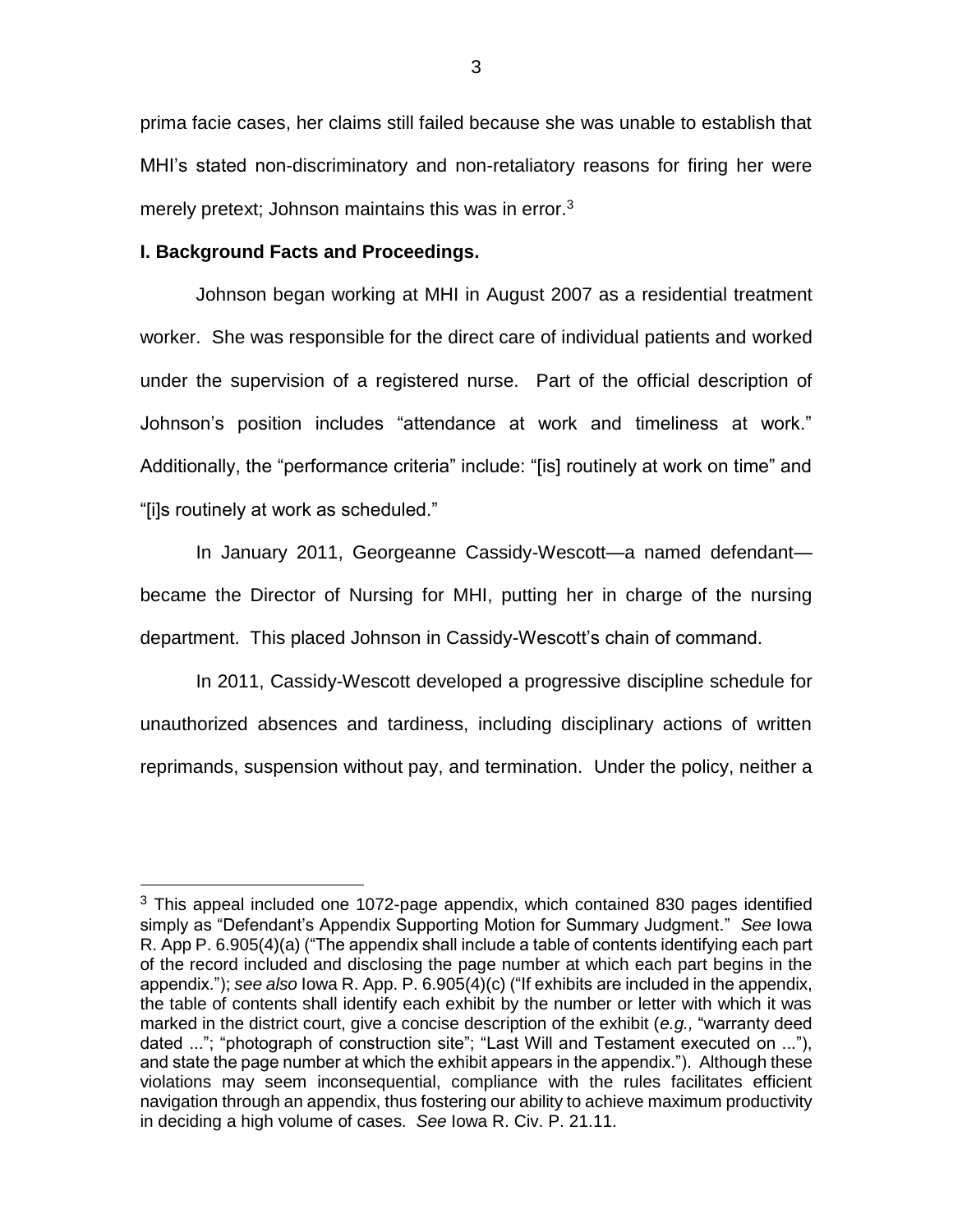supervisor's coaching and counseling session nor a written work directive given to the employee is considered a disciplinary action.

In March 2012, Mark Lyman, a registered nurse and another named defendant, became Johnson's supervisor.

In April, Lyman had a coaching and counseling session with Johnson to discuss her job performance because she had six incidents of unscheduled absences within the previous twelve months.

Johnson received two coaching and counseling sessions in May—one because she arrived twenty-five minutes late and another because she failed to inform her supervisor she had been arrested within twenty-four hours of the arrest, as work rules required.

Lyman had two more coaching and counseling sessions with Johnson in July due to an unexcused absence and her failure to follow the call-in procedure when she was absent.

In August, Lyman had a coaching and counseling session with Johnson after she was tardy to work. Lyman gave Johnson a written reprimand for a separate incident of tardiness when she arrived at work two hours late. Johnson received a second written reprimand in August when she had an unscheduled absence—her eighth in twelve months.

Johnson was given a one-day suspension without pay to be served on September 11 as a result of her five tardies between April and September.

In December, Lyman had a coaching and counseling session with Johnson after another unscheduled absence.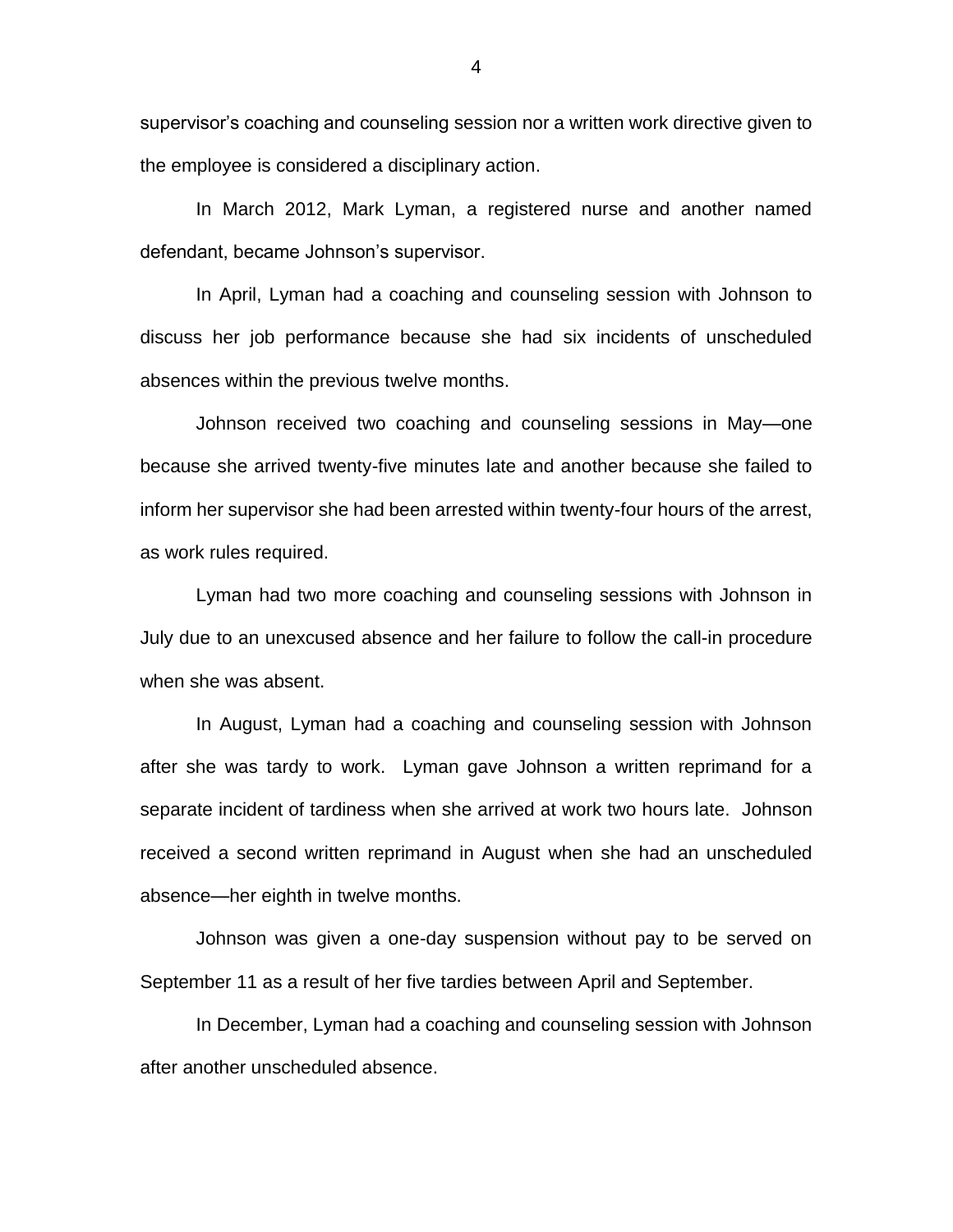In January 2013, Johnson received a written reprimand for failing to follow the call-in procedure when she was absent and for having another no-call, noshow for work—her second since June 2012.

Johnson also received a written reprimand on February 14 for being fifty minutes tardy to work on February 2.<sup>4</sup>

On February 5, a verbal incident occurred at MHI between Johnson and a registered nurse, Tanya Keppler. According to the report from MHI's internal investigation, Johnson left a patient alone in the shower; Keppler reminded Johnson that it was against the institution's policy, as any patient in the "tub room" must be continuously observed. Keppler then told other employees, "Now I'm going to be accused of being a racist." A short time later, Keppler noticed Johnson had left a second patient unattended in the tub room. When Keppler again told Johnson that patients were not to be left alone, Johnson responded, "Whatever, Tanya." Within a few minutes, Johnson entered the nurse's station and overheard Keppler saying Johnson does not respect her. This led to a verbal confrontation between Keppler and Johnson, with both raising their voices. Another employee reported that Johnson attempted to walk away, but Keppler followed her. Johnson was seen bent over, rocking back and forth, covering her ears, and stating, "Stop, please stop" and "leave me alone." At least one employee reported Johnson was tearful by the end of the encounter.

Afterward, Johnson made multiple phone calls to Cassidy-Wescott to discuss the incident. During the first call, Johnson reported that she felt picked on

 $\overline{a}$ 

5

<sup>&</sup>lt;sup>4</sup> Based on the record before us, it appears written reprimands were given anytime from one to four weeks after the date of the incident.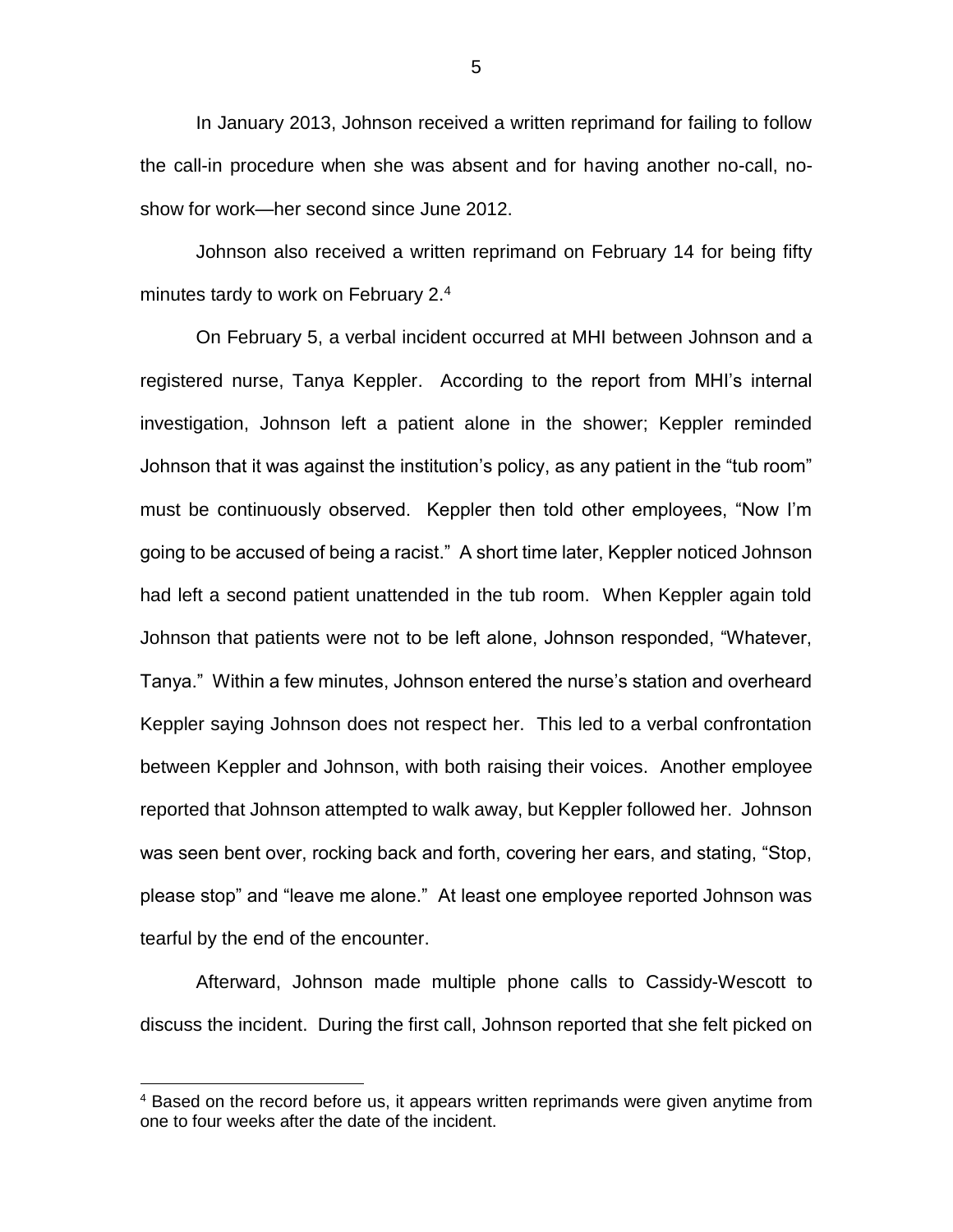and did not believe it would get better. Johnson also reported for the first time that there was a doll<sup>5</sup> hung by its neck in the nursing station and claimed that it had been there for over a month.<sup>6</sup> During one of the calls, Johnson informed Cassidy-Wescott she had "just contacted [her] civil rights lawyer and showed him the papers from the last time."7

Cassidy-Wescott made the decision to separate and schedule the nursing staff so that Johnson would not be working on the same ward with Keppler. The new work schedule was effective the next day, February 6.

On February 13, as Lyman continued an investigation into the February 5 incident, Johnson stated the doll she saw at the nursing station was racially offensive and she believed it was meant to represent a black person. Johnson also reported that she believed the doll had been placed on the ward by Keppler and that she had heard another employee name Keppler as the person who had brought it. When that employee was asked to confirm Johnson's statement, he denied having any knowledge Keppler placed the doll on the ward.

The same day, Johnson followed up with a written complaint stating Keppler had harassed her.

<sup>&</sup>lt;sup>5</sup> Although it was not immediately reported what the doll looked like, Johnson later posted photos of it on social media. The doll had blue yarn hair with a red-print fabric body.  $6$  Several other employees were asked if they had seen a doll at the nursing station. Some stated they did not remember ever seeing one, and some employees stated they had seen it and it had been up for a day or "a couple days." The length of time the hanging doll was present is not a material fact.

 $7$  Johnson submitted complaints to the governor's office and DHS in the fall of 2012 before apparently voluntarily withdrawing them. The letter included complaints regarding how her coworkers and supervisor—Lyman—treated her and implied it was due to her race or sex, stating, "Oh yeah I'm the only black female on all three shifts that's how they could do the things that [were] done." Johnson has not included the 2012 complaint as part of her protected activity.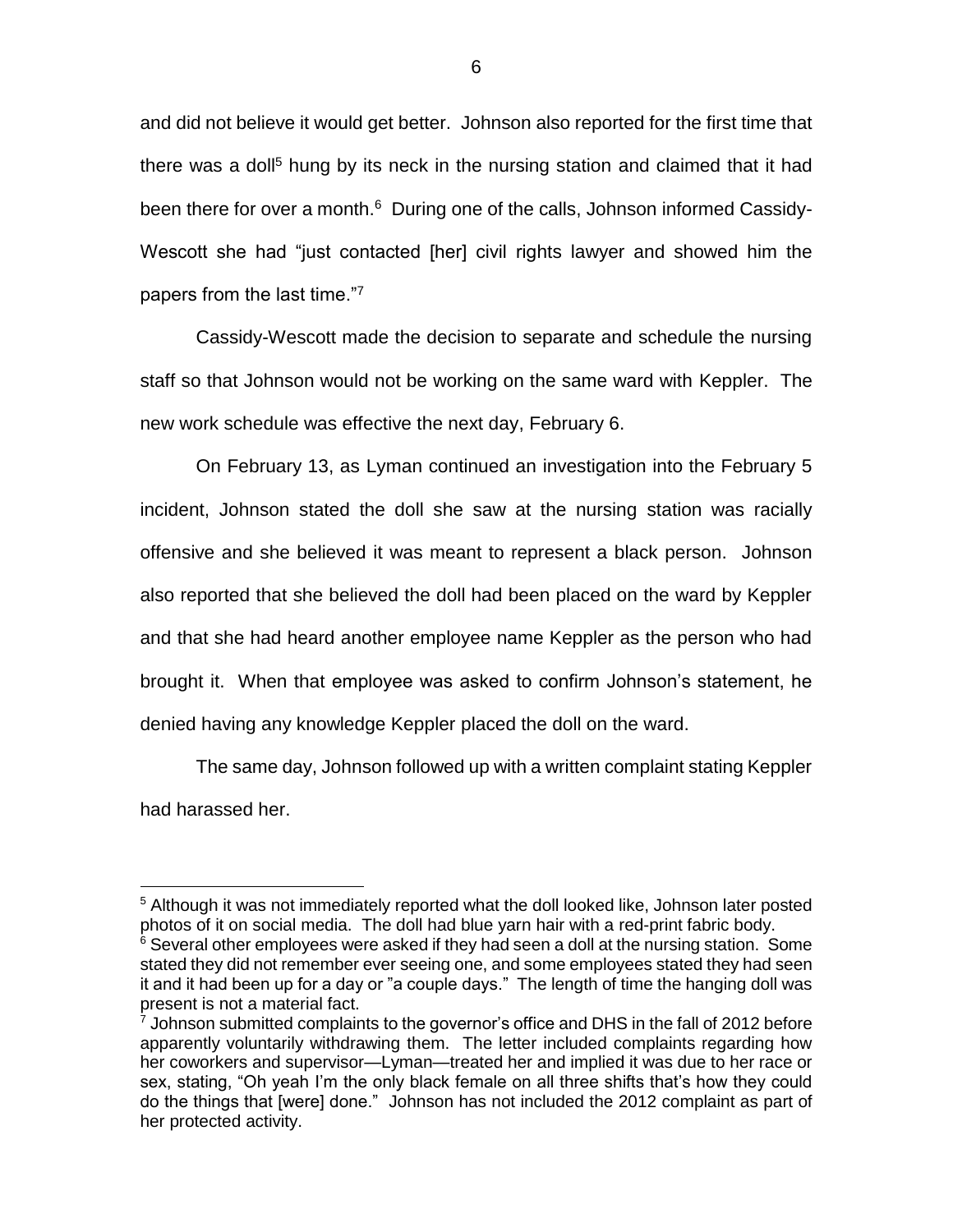On February 21, the investigation into the incident ended. It did not resolve who had brought the doll onto the ward, $8$  but MHI concluded there had been no discriminatory behavior. It determined, however, that a number of DHS work rules had been violated, and Lyman had individual coaching and counseling sessions with both Keppler and Johnson. Keppler's session included notes about ensuring her approach was appropriate when correcting or advising Johnson, and she was encouraged to seek help from her supervisor if necessary. Johnson's session involved coaching regarding her admitted violations of policy, including leaving a patient in the shower unattended and allowing patients to use her electronic device to play games.

On March 14, Johnson sent an email to DHS, complaining about Lyman and the results of the investigation into the February 5 incident. She again referenced being the "only black female in the work place [and] being harass[ed] by coworkers."

On March 19, Johnson received a one-day, unpaid suspension—to be served the same day—for a no-call, no-show on March 14. The written letter noted it was Johnson's third such absence in less than twelve months. Lyman was not the nurse supervisor who conducted the investigation of Johnson's absence or who signed the letter informing Johnson of the resulting suspension.

<sup>&</sup>lt;sup>8</sup> MHI later learned—in April 2013—that a different, uninvolved employee had brought the doll onto the ward sometime around Christmas 2012. That employee, who worked a separate shift from Johnson, reported she had brought it in around Christmas and stated it was a joke about another, different residential treatment worker. At least one other staff member corroborated this account and stated the doll was hanging from a string on the back of it. Another employee described it as a homemade toy from the office Christmas party and stated it was more like a stuffed animal than a doll, as it had no facial features. This employee also stated that it was hanging by a string but not by its neck.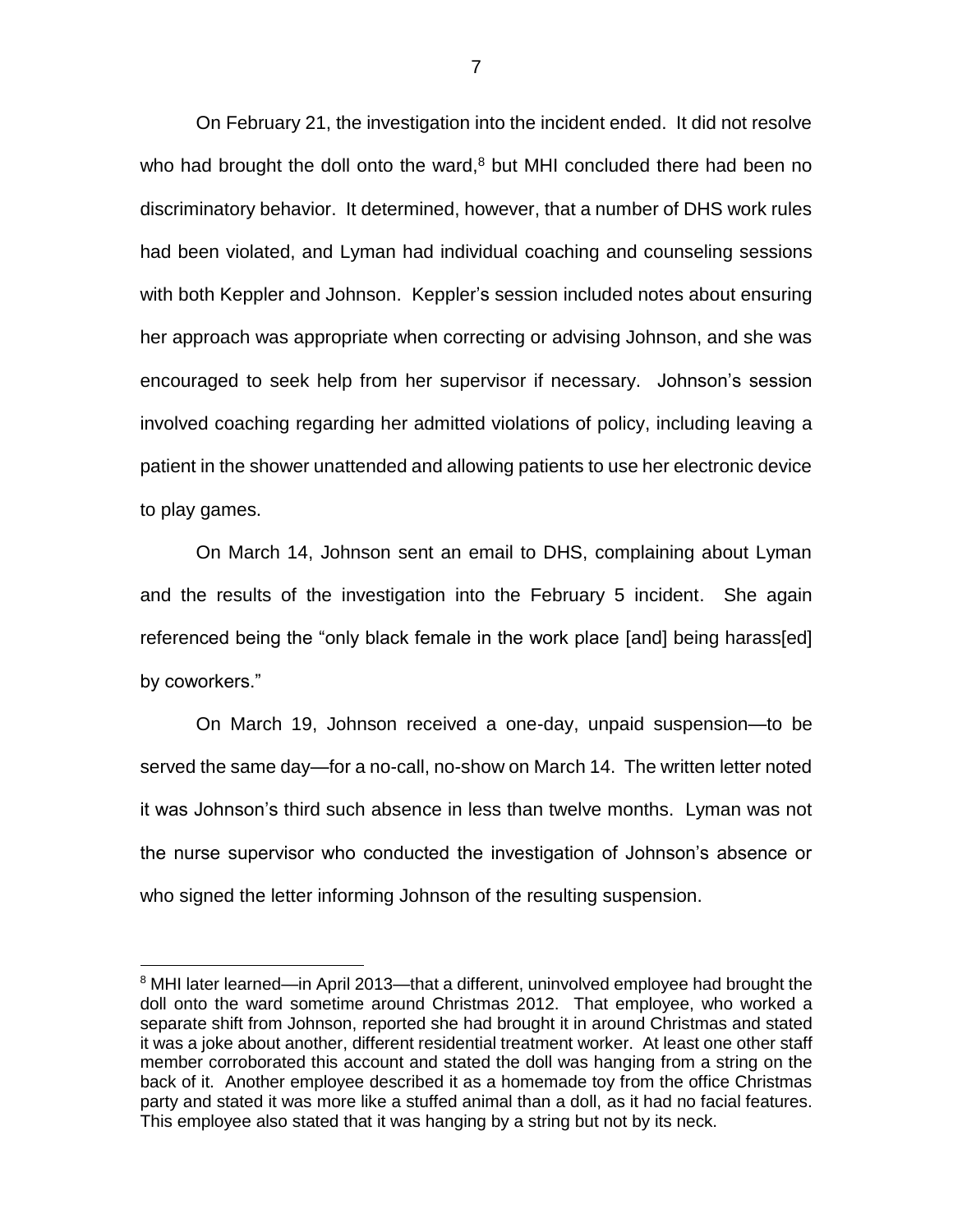Johnson's emails to DHS were forwarded to Cassidy-Wescott on March 20.

Johnson met with Cassidy-Wescott on March 25. At the meeting, Johnson expressed that she felt Keppler had "got away" with harassing her and claimed Keppler had been harassing her for a year.

On April 5, Lyman gave Johnson a three-day suspension without pay for being forty minutes tardy for work on March 26. Per usual, the written letter informing Johnson of the suspension also indicated that more severe disciplinary action may be taken if she had further such incidents. Johnson was to begin serving her suspension on April 10.

While Johnson was out of the facility for her suspension, at least six employees called MHI to report Johnson was posting statements on social media of which MHI should be aware.<sup>9</sup> Keppler expressed concern about coming to work. Based on the content of some of Johnson's posts,<sup>10</sup> one of the doctors at MHI decided to place the facility on lockdown until Johnson returned to work on April 14.

Cassidy-Wescott made the decision to place Johnson on paid administrative leave pending investigation into Johnson's posts. Johnson was

 $9$  Johnson made nine separate posts; seven on April 12 alone. Some referenced the State of Iowa or MHI, and others referenced her three-day suspension. Several posts also referenced "Mrs. Lady," which Johnson later admitted was a reference to Cassidy-Wescott.

 $10$  Some of the language MHI determined may be threats of violence included, "Love my Brothers Thank You [name] And [name] nothing like having your Brothers Thinking They Protecting You Know They Will Kill For A Sister @ Anytime"; "No one will ever take anything away from me"; " YOU CHOSE THE WRONG NEGRO TO FUCK WITH AN[D] I WORK THE STATE OF IOWA YOU WANT WAR IM GIVING IT TO YOU"; and "YOU WANTED WAR YOU GOT IT THIS NEGRO IS READY FOR YOU AT ANYTIME ….IM NOT SCARED TO DIE." (Ellipsis in original).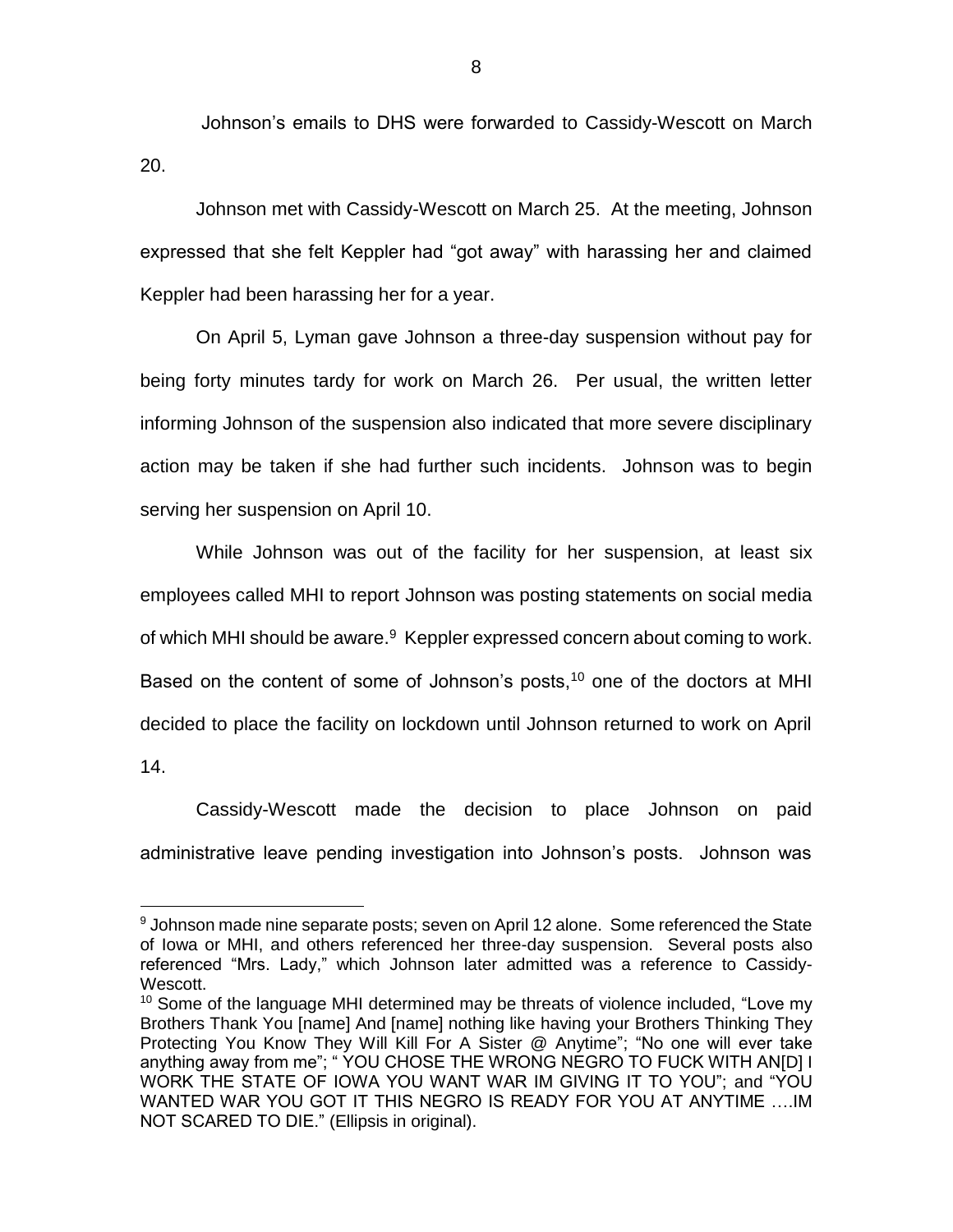informed of the decision when she returned to work at her scheduled time on April 14. As part of her paid leave, Johnson was told that from 8:00 a.m. to 4:30 p.m. Monday through Friday, she needed to be available by phone and must be able to report to work within thirty minutes if called during those times.

The investigation was conducted by Carol Adams, an employee from the Iowa Department of Administrative Services, and Kevin Jimmerson, a business manager of MHI.

Johnson was called in to participate in investigatory interviews three times during her paid leave; she was tardy to two of the three interviews. On April 25, she was called and told to report to work in forty-five minutes; she was then eleven minutes late. On May 24, she was called at 8:03 a.m. and told to report at 9:00 a.m.; she did not arrive until 9:35—after being called a second time.

Adams completed an investigative report, which was provided to Cassidy-Wescott, and which concluded Johnson had violated policies and rules of MHI. Dr. Bhasker Dave, Cassidy-Wescott, and Jimmerson reviewed the findings and decided to terminate Johnson's employment. On May 22, an email was sent to DHS informing it of the decision to fire Johnson.

Johnson was informed of the decision on May 28; she was given a termination letter signed by Cassidy-Wescott. The written reasons for termination included: violations of the "violence free workplace policy"—engaging in harassment of another employee or supervisor and making threatening or intimidating statements; a violation of the social network policy, which requires discussion about work on social networks to be limited to "appropriate, professional comments" and not include "patient names or situations"; and multiple violations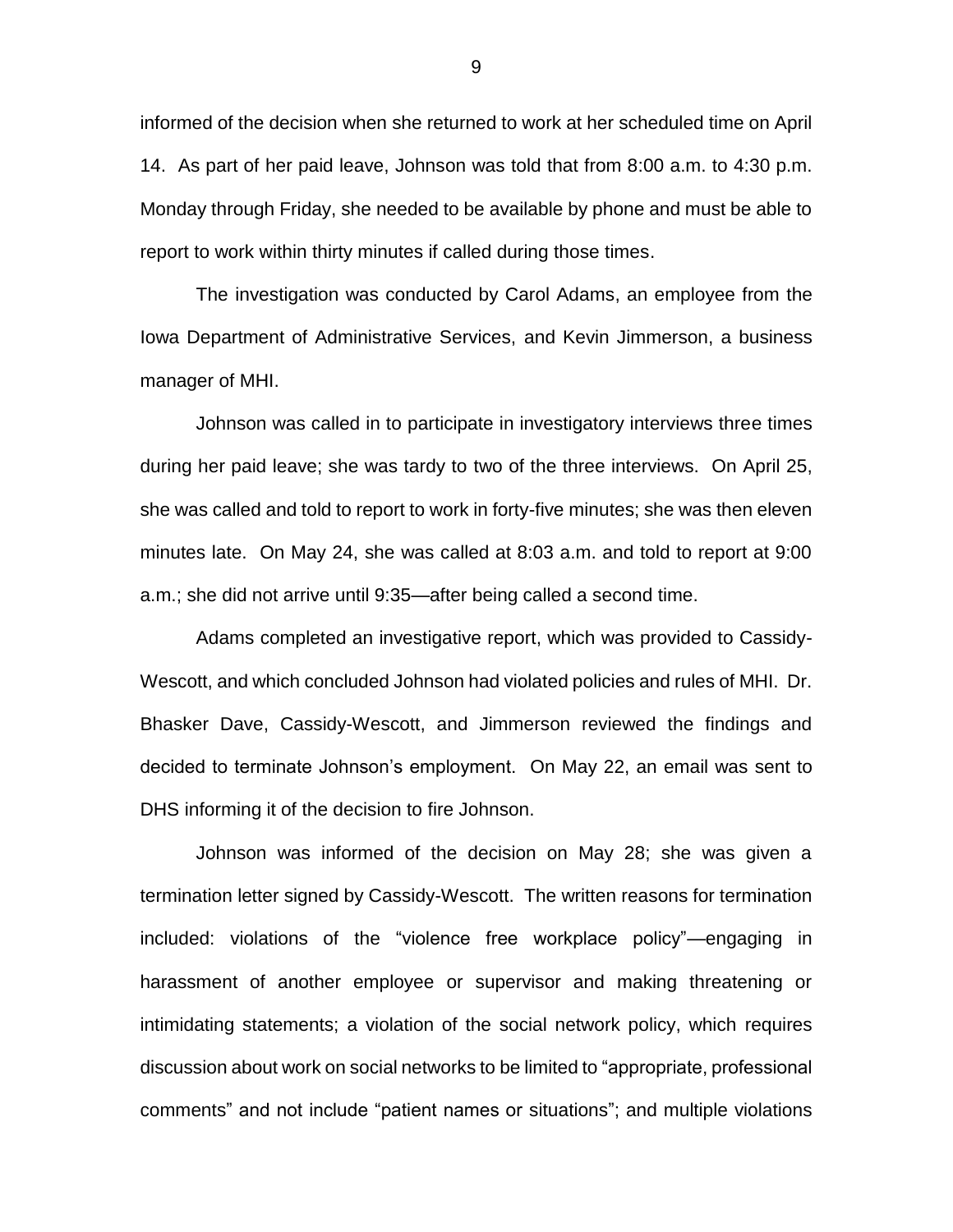of "DHS work rules," including the failure "to cooperate and follow the instructions of supervisors or other designated members of management," engaging in retaliation against another employee, and issues with "[e]xcessive absenteeism and tardiness."

On February 12, 2014, Johnson filed a complaint with the Iowa Civil Rights Commission and the Equal Employment Opportunity Commission alleging discrimination based on race and retaliation.

In October, the Equal Employment Opportunity Commission and the Iowa Civil Rights Commission issued Johnson notices of the right to sue MHI.

Johnson filed her petition at law and jury demand in January 2015. MHI filed a motion for summary judgment, and Johnson resisted;<sup>11</sup> an unreported hearing was held in May 2016.

In its written ruling, the district court granted MHI's motion for summary judgment in its entirety and dismissed Johnson's claims. Johnson appeals.

#### **II. Standard of Review.**

 $\overline{a}$ 

We review the district court's ruling on a motion for summary judgment for

correction of errors at law. *Otterberg v. Farm Bureau Mut. Ins. Co.*, 696 N.W.2d

24, 27 (Iowa 2005). Motions for summary judgment

should only be granted if, viewing the evidence in the light most favorable to the nonmoving party, "the pleadings, depositions, answers to interrogatories, and admissions on file, together with the affidavits, if any, show that there is no genuine issue as to any material fact and that the moving party is entitled to a judgment as a matter of law."

 $11$  As noted above, Johnson conceded in her filed resistance that her claim for racially motivated hostile work environment was time-barred by statute. She resisted MHI's motion for summary judgment insofar as it pertained to her claims for racial discrimination and retaliatory discharge.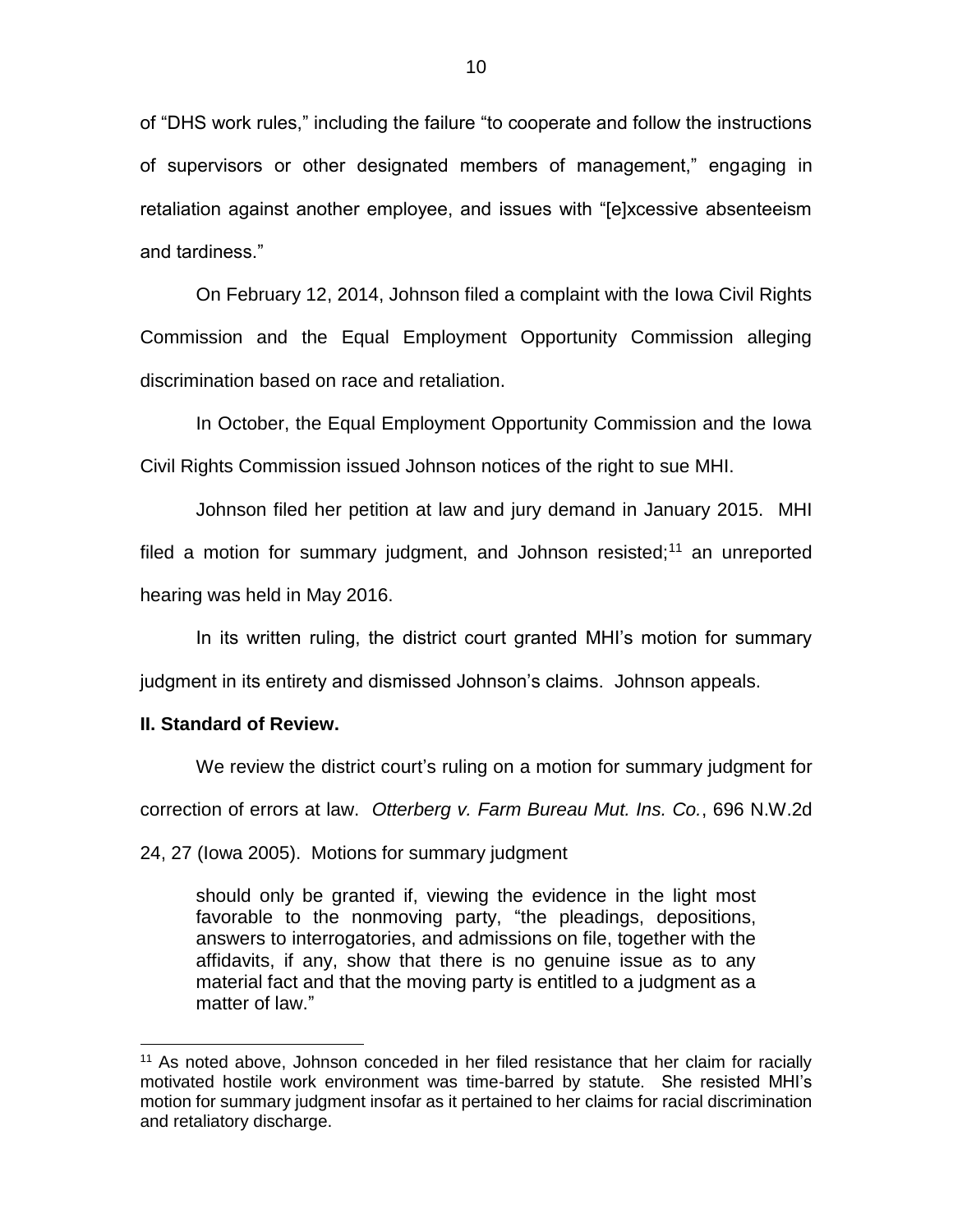*Id.* (quoting Iowa R. Civ. P. 1.981(3)).

## **III. Discussion.**

Title VII of the Civil Rights Act of 1964 was "designed to ensure equal opportunity in employment for all, regardless of sex." *Estate of Harris v. Papa John's Pizza*, 679 N.W.2d 673, 677 (Iowa 2004). The Iowa Civil Rights Act (ICRA) was modeled after Title VII, so our courts "have consistently employed federal analysis when interpreting the ICRA." *Id.* at 677–78. "Nonetheless, the decisions of federal courts interpreting Title VII are not binding upon us in interpreting similar provisions in the ICRA." *Id.* at 678.

Although one may also establish a claim of discrimination or retaliation by presenting direct evidence, *see Wilson v. City of Des Moines*, 338 F. Supp. 2d 1008, 1026 (S.D. Iowa 2004), the district court determined "there was no direct evidence of either discrimination or retaliation" and considered Johnson's claims under the burden-shifting framework of *McDonnell Douglas Corp. v. Green*, 411 U.S. 792, 802–03 (1973); Johnson has not claimed this was in error.

#### **A. Racial Discrimination.**

"The basic elements of a prima facie case of discrimination in employment are: (1) plaintiff is a member of a protected class; (2) plaintiff was performing the work satisfactorily; and (3) plaintiff suffered an adverse employment action." *Farmland Foods, Inc. v. Dubuque Hum. Rts. Comm'n*, 672 N.W.2d 733, 741 n.1 (Iowa 2003). "Establishment of the prima facie case in effect creates a presumption that the employer unlawfully [retaliated] against the employee." *Texas Dep't of Cmty. Affairs v. Burdine*, 450 U.S. 248, 254 (1981).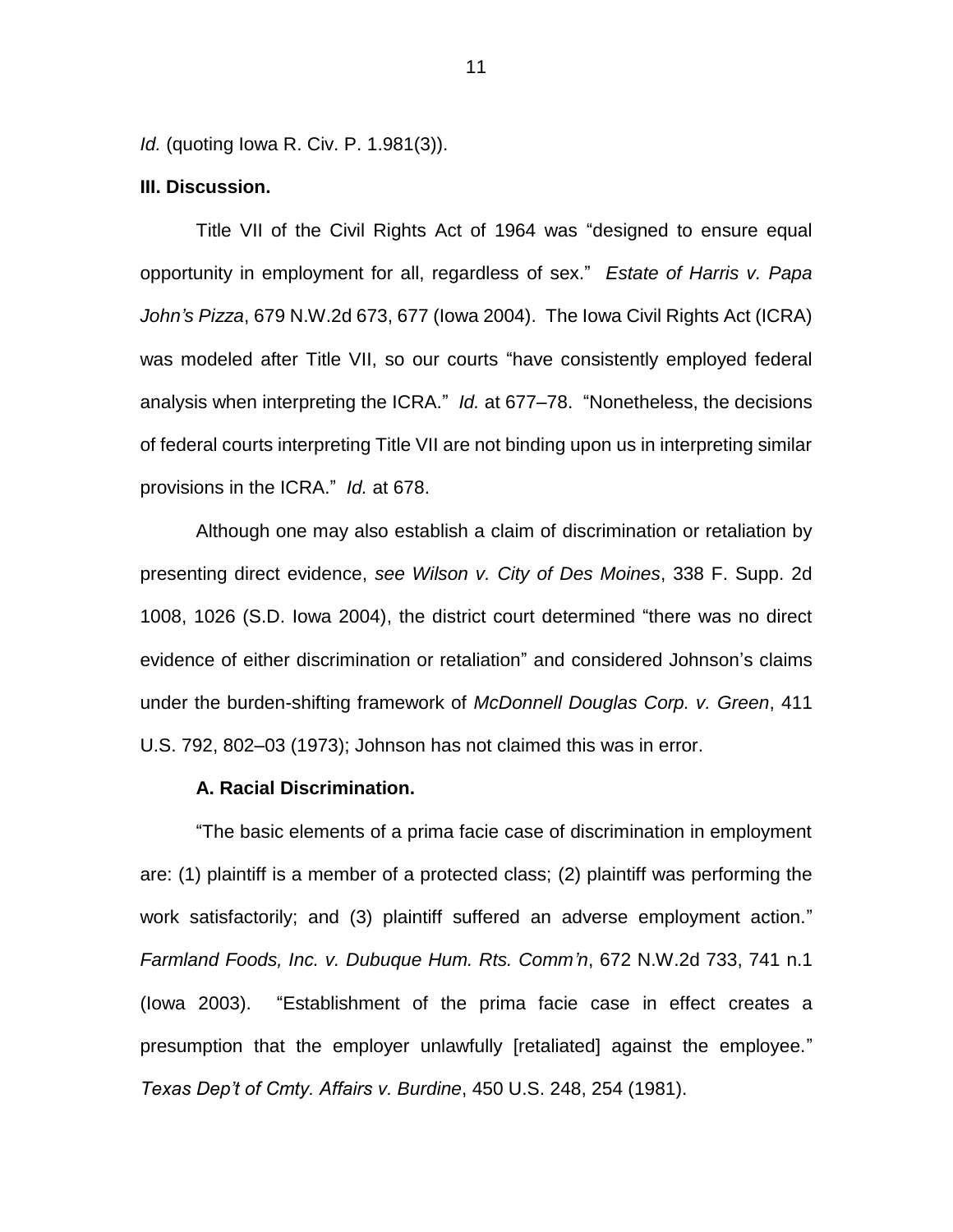If the plaintiff is able to establish her prima facie case, the employer's "articulation or evidence must raise a genuine issue of fact as to" a "legitimate, non-discriminatory" reason why it took the adverse employment action(s) against the plaintiff. *Woodbury Cty. v. Iowa Civ. Rts. Comm'n*, 335 N.W.2d 161, 165, 166 (Iowa 1983). "This is a burden of production, not persuasion, and no credibility assessment is involved." *Id.* "It is sufficient if the defendant's evidence raises a genuine issue of fact as to whether it discriminated against the plaintiff." *Burdine*, 450 U.S. at 254.

"If [MHI] offers a legitimate nondiscriminatory reason, [Johnson] must show [MHI's] reason was pretextual and that unlawful discrimination was the real reason for the termination." *Smidt v. Porter*, 695 N.W.2d 9, 15 (Iowa 2005); *see also Burdine*, 450 U.S. at 253 ("[S]hould the defendant carry this burden, the plaintiff must then have an opportunity to prove by a preponderance of the evidence that the legitimate reasons offered by the defendant were not its true reasons, but were a pretext for discrimination."). "She may succeed in this either directly by persuading the court that a discriminatory reason more likely motivated the employer or indirectly by showing that the employer's proffered explanation is unworthy of credence." *Burdine*, 450 U.S. at 256 (citing *McDonnell Douglas*, 411 U.S. 804–05).

Here, the district court ruled Johnson could not establish her prima facie case for discrimination because she could not prove the second element—that she was performing the work satisfactorily. "The standard for assessing performance 'is not that of the ideal employee, but rather what the employer could legitimately expect.'" *Calder v. TCI Cablevision of Mo., Inc.*, 298 F.3d 723, 729 (8th Cir. 2002)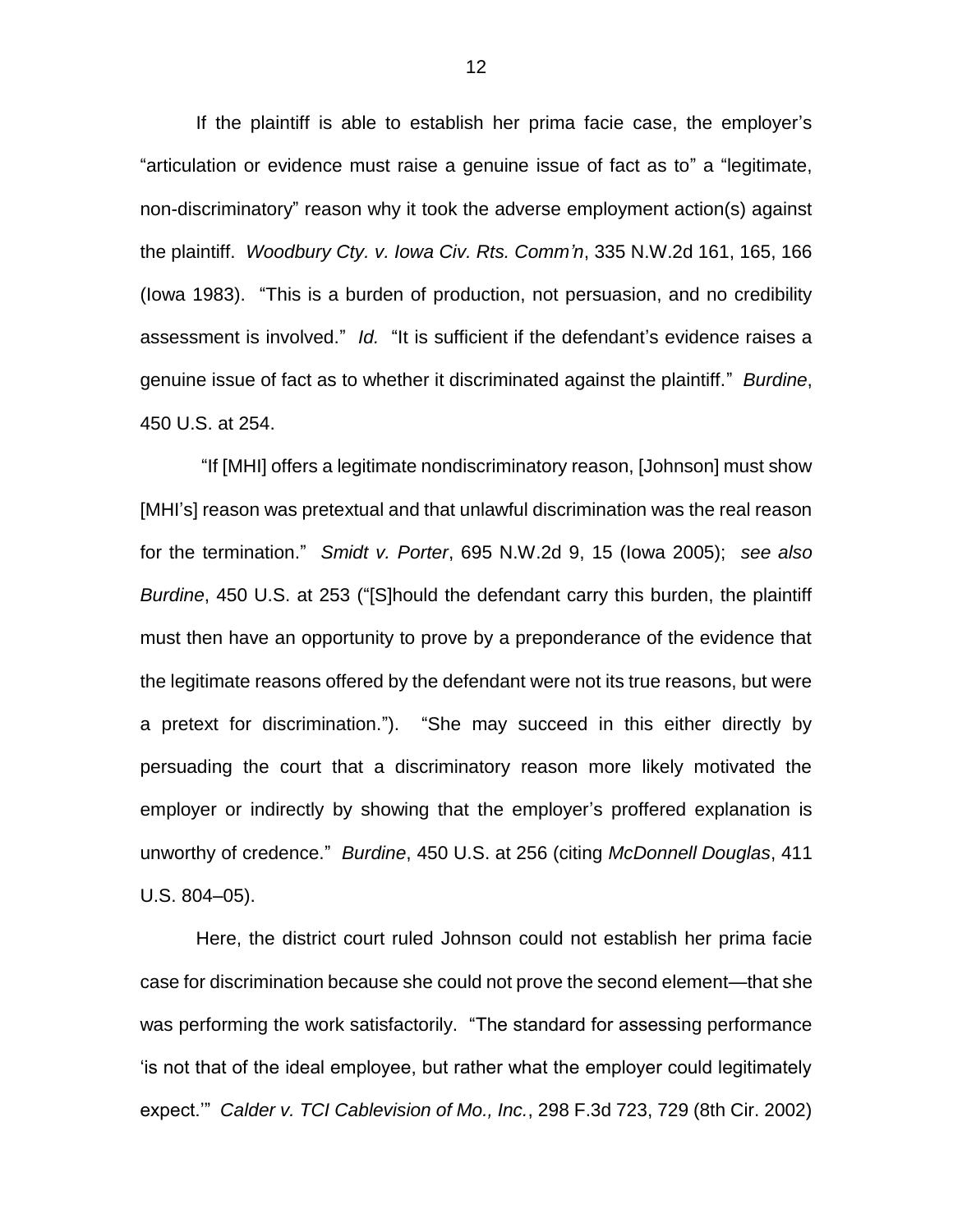(citation omitted). "The fact that an employee meets some expectations, however, does not mean that she meets that standard if she does not meet other significant expectations." *Id.* 

Alternatively, the court also "assume[d], for the purpose of analysis, that Johnson established a prima facie case" and continued with the *McDonnell Douglas* framework, concluding Johnson also could not establish MHI's proffered non-discriminatory reason for terminating her employment was pretextual.

We begin by considering whether Johnson has established that she was completing her work satisfactorily at the time she was terminated. Johnson does not dispute that she was tardy or absent each of the times enumerated by MHI. Rather, Johnson maintains that her work-attendance issues are not enough to find she was not performing her work satisfactorily—especially in light of the fact MHI was "patient" with her and did not fire her until after she complained about being harassed by coworkers.

In contrast to her assertions, Johnson began consistently receiving disciplinary actions for her tardiness and absenteeism approximately six months before she complained about being harassed by her coworkers. Johnson received two written reprimands in August 2012, a one-day suspension in September, and another written reprimand in January 2013. Additionally, although not technically considered a disciplinary action under MHI's internal policy, Johnson received seven coaching and counseling sessions between April 2012 and December 2012 due to her various tardies and unexcused absences. After her February 5 complaint, Johnson received another written reprimand for having been fifty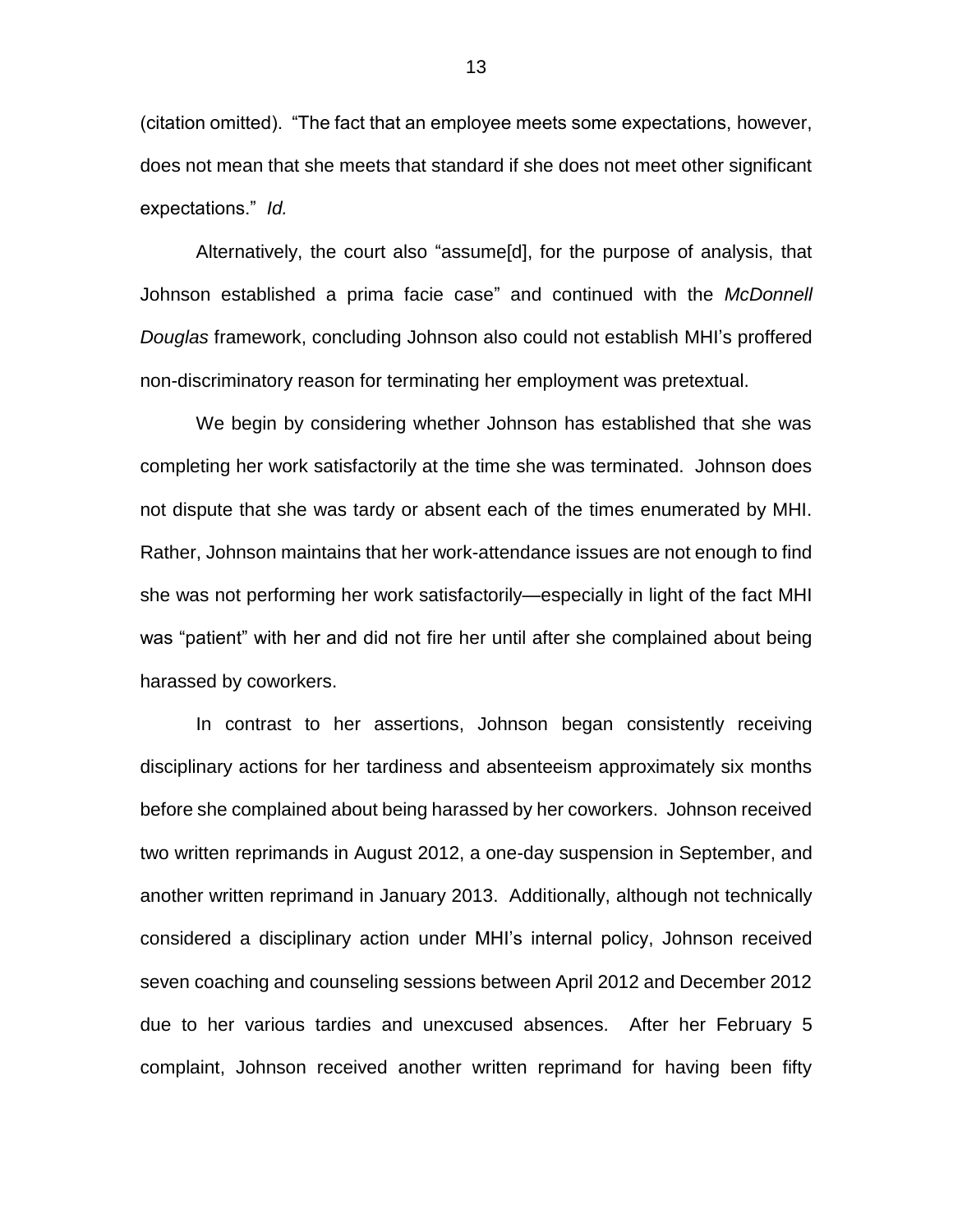minutes late on February 3. She received a one-day suspension in March and a three-day suspension in April before being ultimately fired in May.

Although Johnson maintains her attendance issues were not considered serious by the employer, as evidenced by its "patience" with her, we note that patience—if that is the right term—was built into the progressive disciplinary system. The policy provides, "Progressive discipline shall not start until an employee has had more than 6 unscheduled incidents in a rolling 12 month period." The policy then includes six steps for the employer to take, beginning with a coaching and counseling session as step one and continuing through written reprimands, increasing length of suspensions, and finally, termination as step six.

Moreover, Johnson cannot survive summary judgment by arguing that MHI's list of her attendance issues does not show she failed to perform her job satisfactorily. Johnson has the affirmative burden to establish that she was performing her job satisfactorily—or, at the summary judgment level, to at least present evidence sufficient to create a fact question regarding whether she was. *See Farmland Foods*, 672 N.W.2d at 741 n.1 ("[T]he burden ultimately rests with the plaintiff to establish the claim and show the adverse employment action resulted from discrimination."). But Johnson has not presented any such evidence—either by disputing MHI's facts or providing her own material facts. *See Wyngarden v. State Jud. Branch*, No. 13-0863, 2014 WL 4230192, at \*7 (Iowa Ct. App. Aug. 27, 2014) ("To find the district court erred in granting summary judgment, we need only find the existence of a fact question. If we find a fact question concerning [the plaintiff's race] discrimination claim . . ., then the court's grant of summary judgment was improper."); *cf. Keathley v. Ameritech Corp.*, 187 F.3d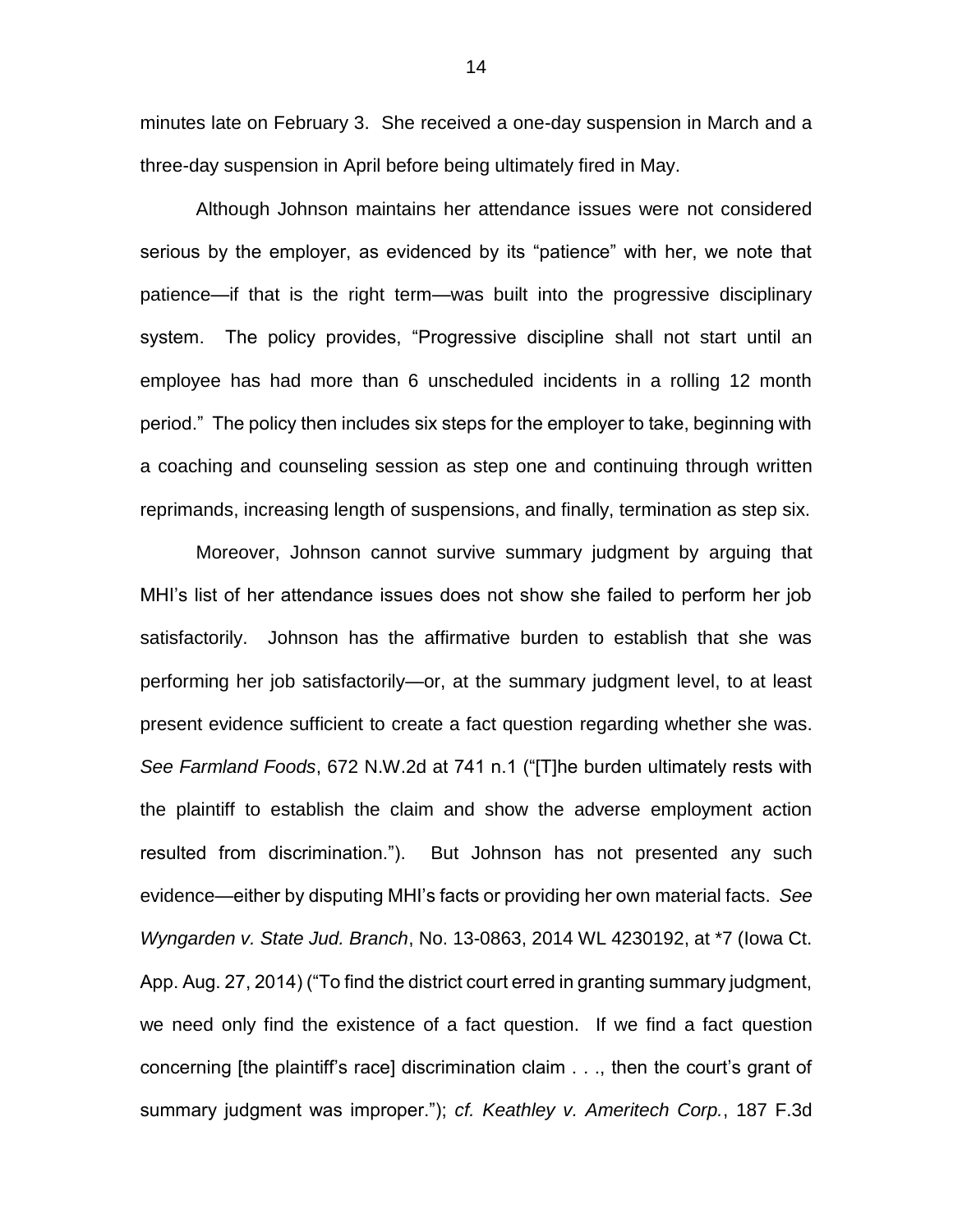915, 920 (8th Cir. 1999) *abrogated on other grounds by Torgerson v. City of Rochester*, 643 F.3d 1031, 1043 (8th Cir. 2011) (finding employee's performance was adequate where she provided evidence she had achieved more than 300% of her quarterly revenue quota and had sold more units than any other salesperson at the time she was fired).

The district court did not err in granting MHI's motion for summary judgment as to Johnson's claim for racial discrimination.

#### **B. Retaliation.**

The burden-shifting framework employed above is the same for a retaliation claim, but the elements Johnson must prove to establish the prima facie case for retaliation differ. To establish a prima facie case for retaliation, Johnson has the burden to show: "(1) the plaintiff engaged in protected activity; (2) the employer took adverse employment action against the plaintiff; and (3) a causal connection between the protected activity and the adverse employment action." *See Harris*, 679 N.W.2d at 678. Establishing the prima facie case "is a minimal requirement that is not as onerous as the ultimate burden to prove" retaliation. *Smidt*, 695 N.W.2d at 14.

If Johnson is able to establish her prima facie case, the burden again shifts to MHI to offer a legitimate, non-retaliatory reason for the adverse employment action. If the employer succeeds, as above, Johnson has the ultimate and final burden to establish that MHI's stated reason(s) for its action are merely pretextual. *Id.* at 15.

Johnson's burden in the summary judgment proceeding to show a causal connection between her claimed protected activity—the reporting of her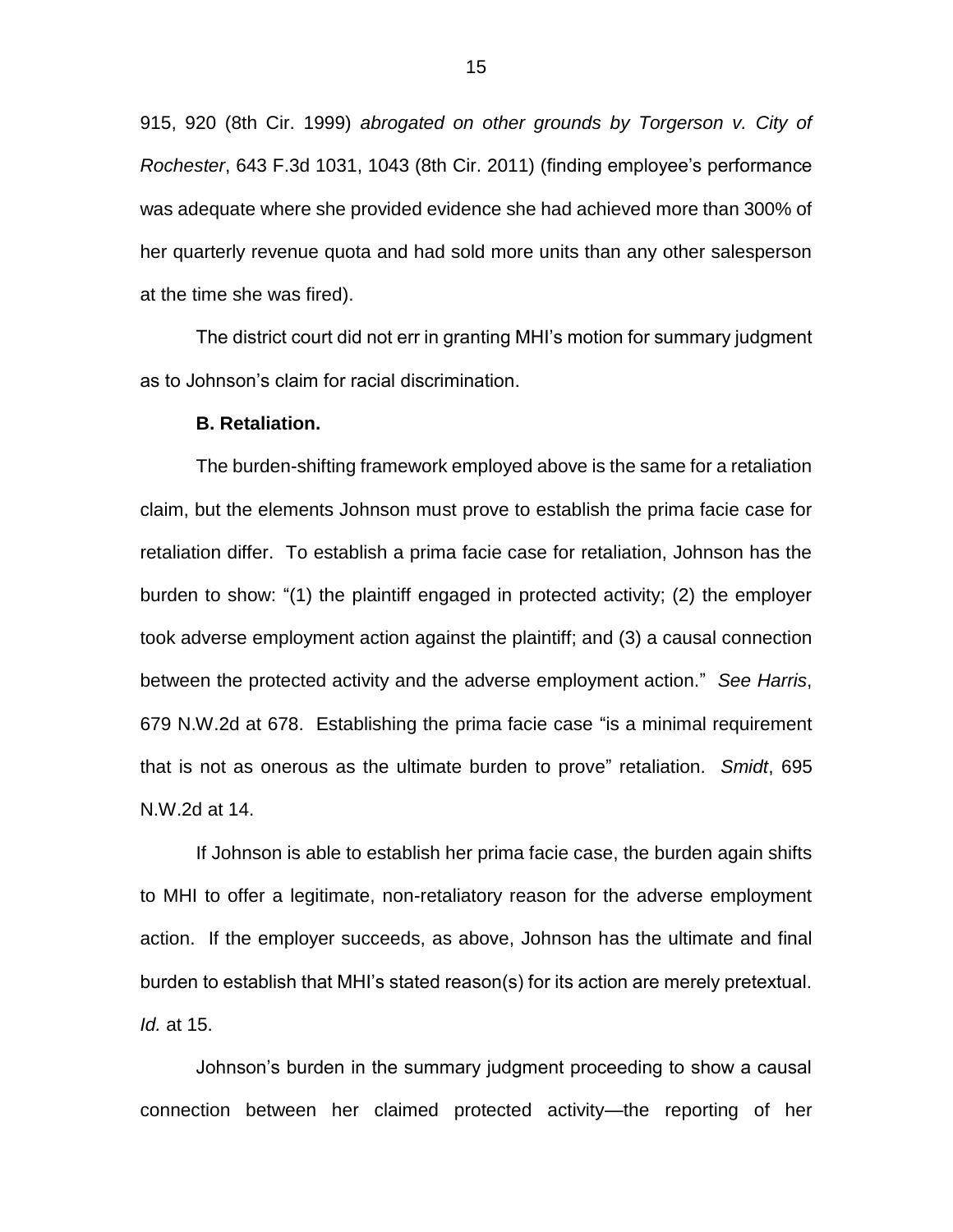discrimination claim—and her termination requires that she first identify the protected activity. The importance of retaliation claims to the enforcement of civil rights in Iowa requires "keeping the channels of reporting potential civil rights claims free, open and unfettered". *Haskenhoff v. Homeland Energy Solutions, L.L.C.*, 897 N.W.2d 553, 626 (Iowa 2017) (Appel, J., specially concurring). She must then present sufficient evidence to meet the level of causation required, a subject considered by our supreme court in three separate opinions representing a spectrum of the levels of causation adopted in earlier cases. *Id.* (citing *Deboom v. Raining Rose, Inc.*, 772 N.W.2d 1 (Iowa 2009); *City of Hampton v. Iowa Civ. Rts. Comm'n*, 554 N.W.2d 532 (Iowa 1996); *Hulme v. Barrett*, 480 N.W.2d 40 (Iowa 1992) (commonly referred to as *Hulme II*)).

In *Haskenhoff*, the trial court instructed the jury the plaintiff had the burden to prove "the protected activity played a part" in the employer's adverse employment action. 897 N.W.2d at 567. The plurality opinion authored by Justice Waterman concluded the trial court should have instructed the jury the claimant's burden of proof was to show the "protected activity was a significant factor motivating the adverse employment action," consistent with precedent in *City of Hampton* and *Hulme II. Id.* at 586.In his concurring opinion, Chief Justice Cady also found fault with the trial court's "played a part" jury-instruction language and stated the standard should be "a motivating factor," one that "helped compel the decision" of the employer. *Id.* at 602 (Cady, C.J., specially concurring). Justice Appel found no "great difference between the substantial factor test in *Hulme II*  and *City of Hampton* and the motivating factor or played-a-part test in *DeBoom*,"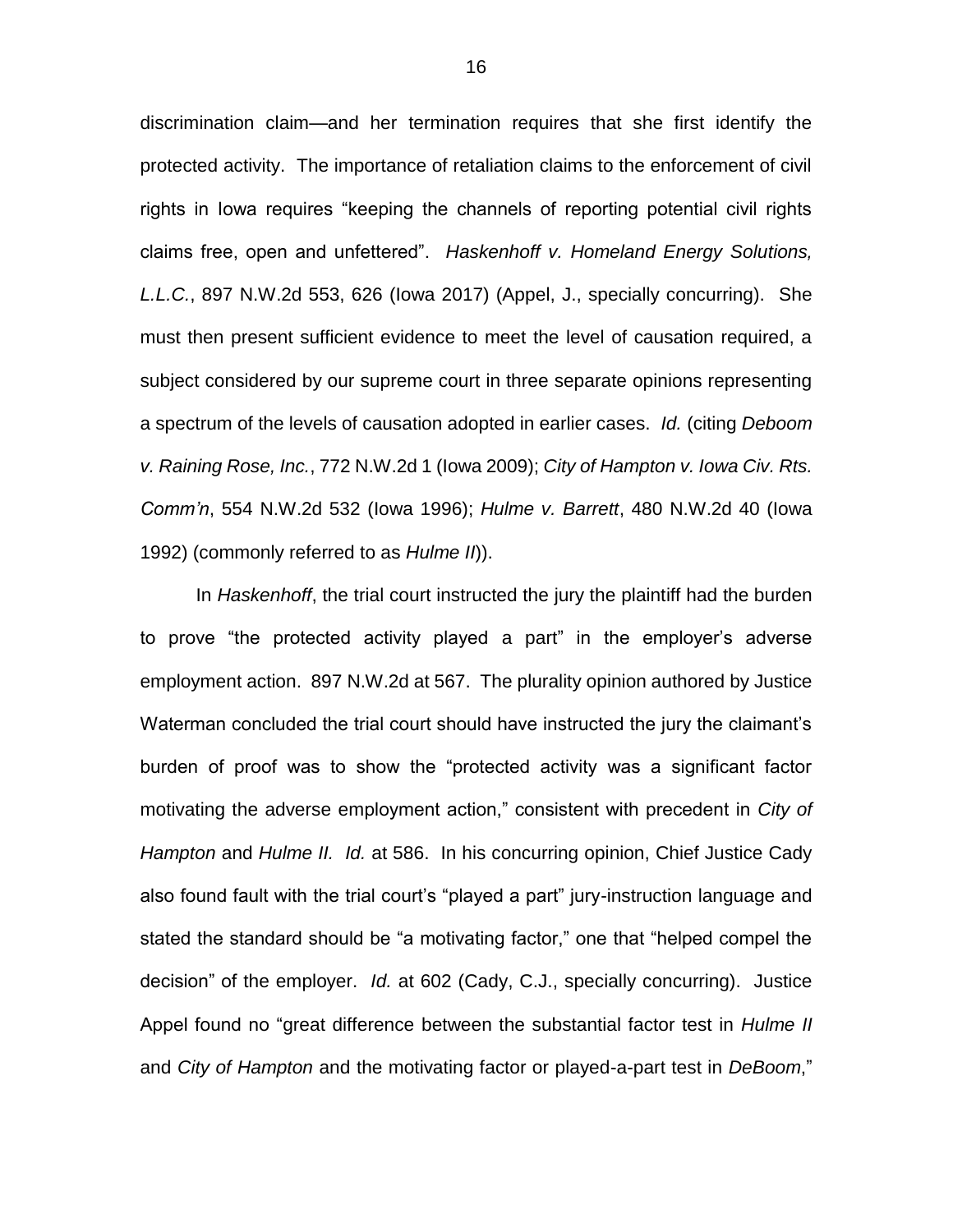but concluded the motivating factor or played-a-part test should apply in retaliation cases. *Id.* at 634–35 (Appel, J., specially concurring).

Johnson must show her engagement in a protected activity was a "motivating factor" in MHI's decision to terminate her employment. *See id.* at 635– 37 (Appel, J., specially concurring for a majority of court) (applying "motivating factor" causation standard to retaliation claims).

The district court here considered the element of causal connection using two separate claims of protected activity by Johnson: her report of discrimination, dated February 5, 2013, and "whatever protected speech might have been included"<sup>12</sup> in Johnson's Facebook posts of April 2013. The court found Johnson has failed to show a causal connection with relation to either claimed protected activity. We agree.<sup>13</sup>

Whether considering either protected activity as a significant factor or a motivating factor, Johnson has failed to show a causal connection between the claimed protected activity and her termination.

#### **IV. Conclusion.**

 $12$  Generally, "[t]he First Amendment does not protect speech that constitutes a true threat." *State v. Button*, 622 N.W.2d 480, 485 (Iowa 2001). "A 'true threat' is a statement that an ordinary, reasonable person, familiar with the context in which the statement was made, would interpret as a threat." *Id.* 

 $13$  Johnson's main argument regarding causation appears to be the chronology of events, but considering the date of her second, later claimed protected activity—her Facebook posts on or around April 14—and the date of her termination, May 28, timing is not in favor of Johnson's claims. *See Smith v. Fairview Ridges Hosp.*, 625 F.3d 1076, 1088 (8th Cir. 2010) (finding one month between protected activity and adverse employment action is not close enough to support a finding of causation without something more).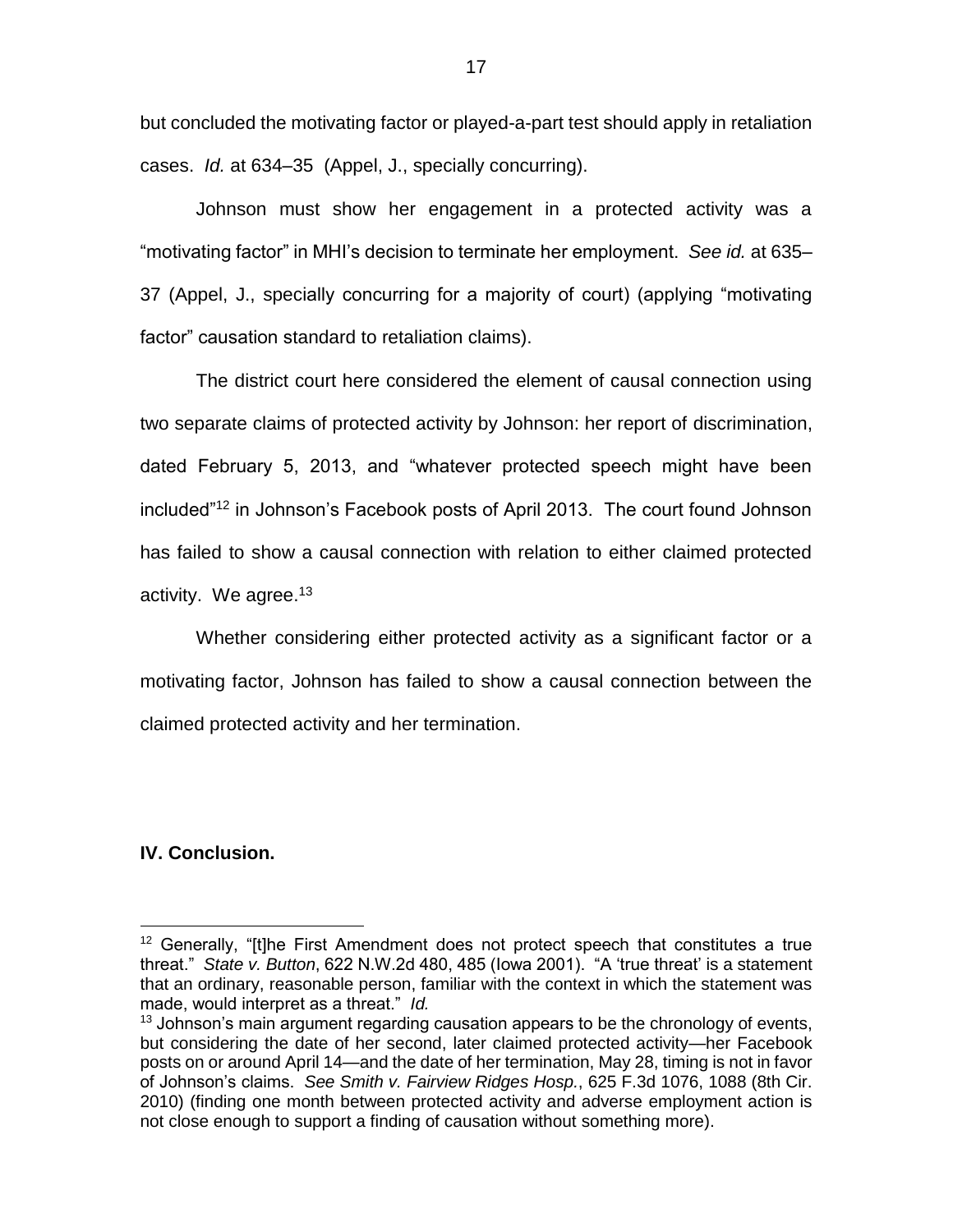Finding no error in the district court's grant of summary judgment in favor of MHI and the resulting dismissal of Johnson's claim, we affirm.

# **AFFIRMED.**

Vaitheswaran, P.J., concurs; McDonald, J., concurs specially.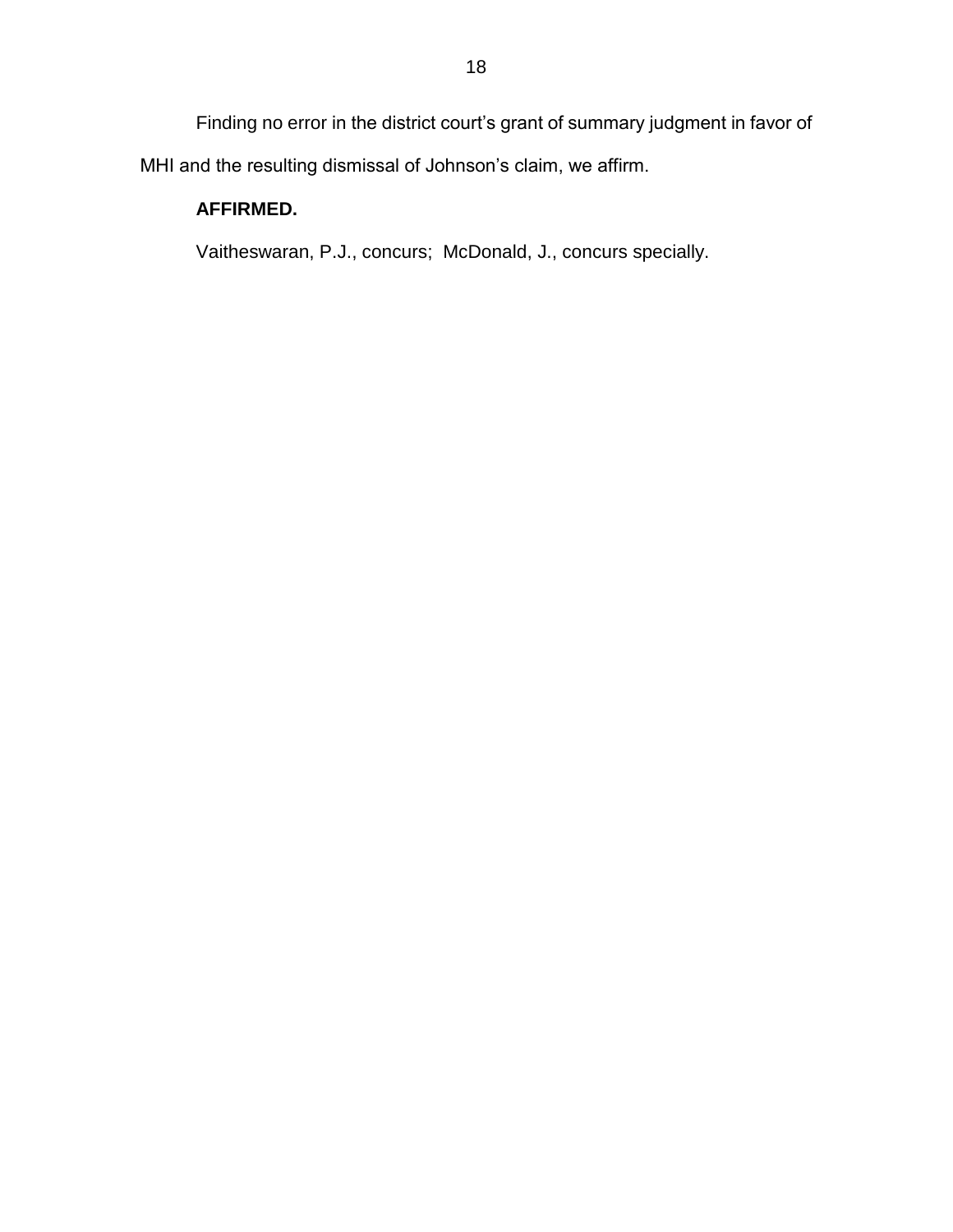**MCDONALD, Judge** (concurring specially)

I respectfully concur in the rationale and judgment of the panel opinion. I write separately on two issues.

With respect to Johnson's claim of discrimination, I would affirm the district court for an additional reason. To establish a prima facie case of race discrimination under the *McDonnell Douglas* framework a plaintiff must show that: (1) she was a member of a protected group; (2) she was qualified to perform the job and was performing satisfactorily; (3) she suffered an adverse employment action; and (4) circumstances permit an inference of discrimination. *See Banks v. Deere*, 829 F.3d 661, 666 (8th Cir. 2016); s*ee also Goodpaster v. Schwan's Home Serv., Inc.*, 849 N.W.2d 1, 6 (Iowa 2014) (stating the prima facie case under the Iowa Civil Rights Act requires proof of circumstances giving rise to an inference of discrimination); *Deboom v. Raining Rose, Inc.*, 772 N.W.2d 1, 6 (Iowa 2009) (same). Here, the plaintiff failed to show any circumstances surrounding the termination of her employment that would permit an inference of discrimination. She was a poor employee. She has not established she was treated differently than any other employee whose performance and conduct was similarly poor. I would affirm the judgment of the district court on this additional ground.

I next address the retaliation claim. To establish a prima facie case for retaliation, Johnson had the burden to show: "(1) the plaintiff engaged in protected activity; (2) the employer took adverse employment action against the plaintiff; and (3) a causal connection between the protected activity and the adverse employment action." *See Estate of Harris v. Papa John's Pizza*, 679 N.W.2d 673, 678 (Iowa 2004). The plaintiff contends she has established a fact question on her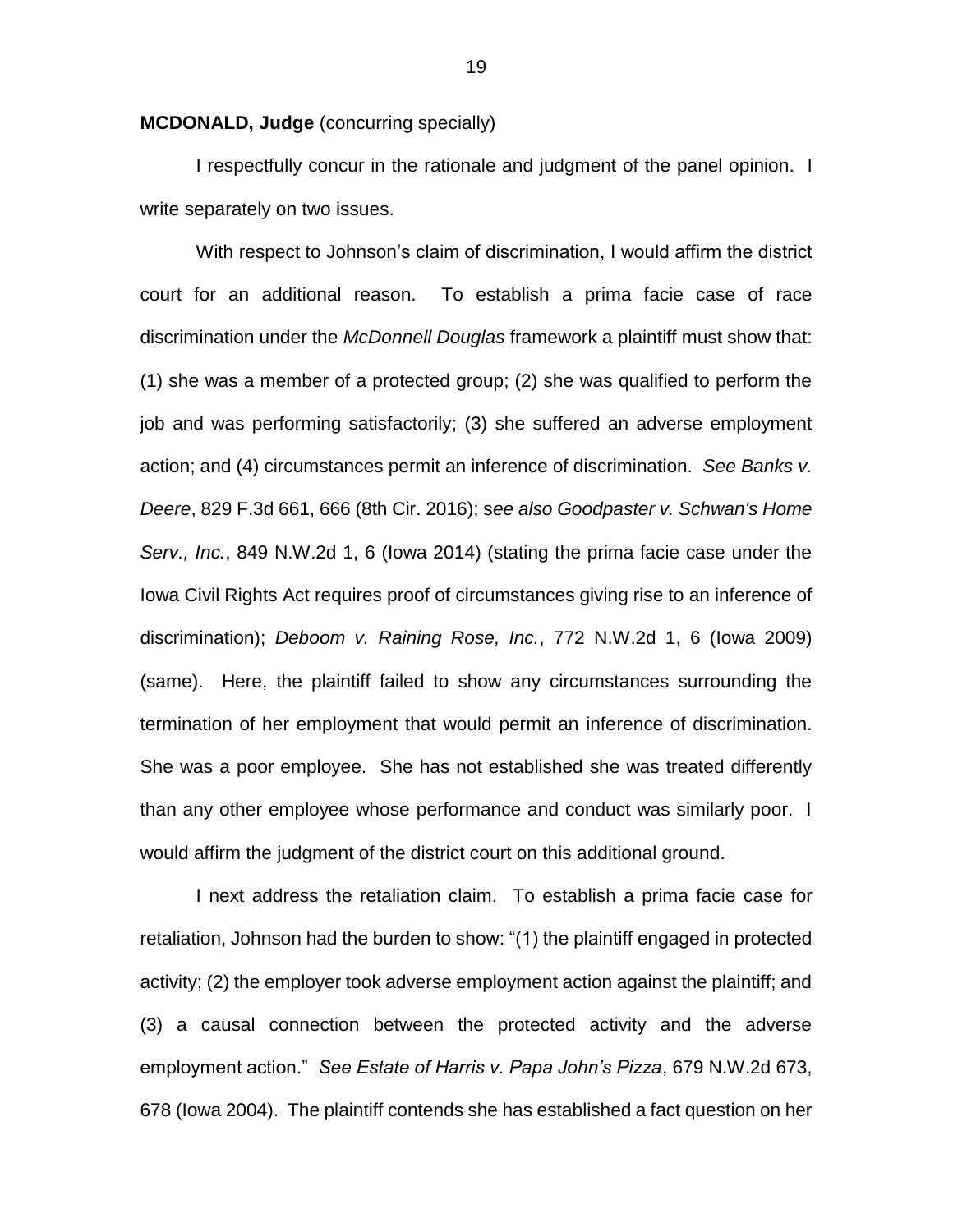retaliation claim because it is not disputed the employer terminated her employment, in part, for the posts on Facebook. While Johnson is correct in stating the employer terminated her employment, in part, for her activity on Facebook, she is incorrect in concluding this fact precludes summary judgment. Johnson's conduct on Facebook did not constitute "protected activity" within the meaning of the Iowa Civil Rights Act. *See* Iowa Code § 216.11(2) (2015); *see also Curay-Cramer v. Ursuline Academy*, 450 F.3d 130, 135–36 (3d Cir. 2006) (discussing protected opposition conduct with respect to "public manifestations of disagreement with illegal employment practices"); *Matima v. Celli*, 228 F.3d 68, 79 (2d Cir. 2000) (stating federal circuits hold "disruptive or unreasonable protests against discrimination are not protected activity under Title VII and therefore cannot support a retaliation claim" and collecting cases); *Van Horn v. Specialized Support Servs., Inc.*, 241 F.Supp.2d 994, 1012 (S.D. Iowa 2003) ("Unlawful, disruptive, or unreasonable protests against discrimination fall outside the scope of Title VII's protections."). To the extent the substance of any of Johnson's posts could be considered protected activity within the meaning of the Iowa Civil Rights Act, the non-protected posts and threats serve as an independent and legitimate non-discriminatory reason justifying the termination of her employment. *See, e.g., Matima*, 228 F.3d at 79 (noting "insubordination and conduct that disrupts the workplace are legitimate reasons for firing an employee"); *Emmanual v. Cushman & Wakefield*, No. 1:13-cv-2894-GHW, 2015 WL 5036970, at \*8 (S.D.N.Y. Aug. 26, 2015) (assuming arguendo that Facebook posts were protected conduct but granting summary judgment on the ground the posts violated company policy). I